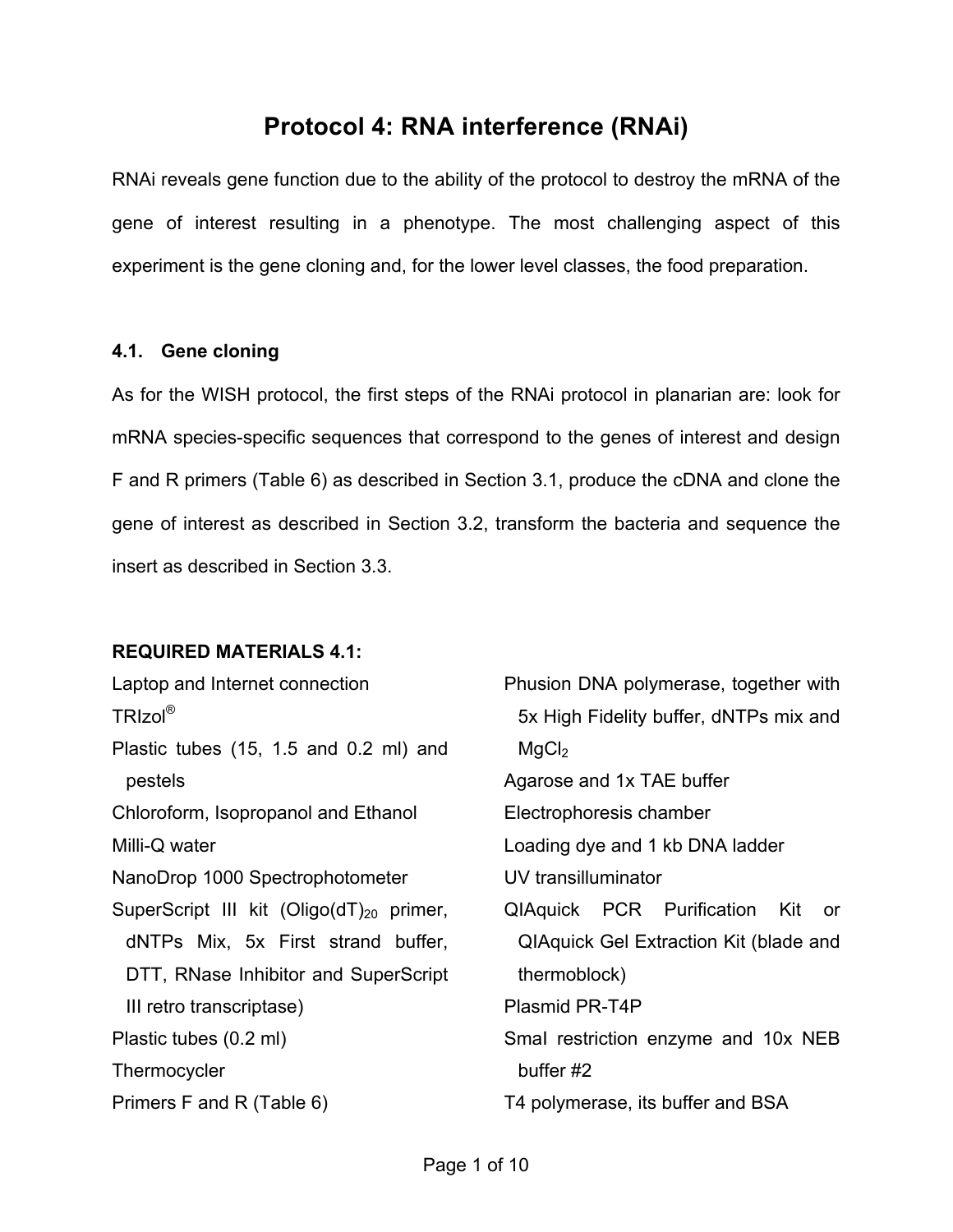GTP and CTP nucleotides Competent *Escherichia coli* DH5α and ice Water bath or thermoblock Luria Broth (LB) Incubator at 37°C and shaker

LB-Kan (50 µg/ml) plate and LB-Kan (50 µg/ml) broth Optional step: Taq DNA polymerase, Taq buffer Primers AA18 and PR244 QIAprep® Spin Miniprep Kit

### **4.2. Food preparation**

Fresh calf liver paste is prepared by trimming and homogenizing it in a blender. The liver should be kept on ice during the whole process to preserve it. The steps for the RNAi food preparation are:

- 1. Remove the capsule (clear outer tissue layer) from the liver (decapsulation) by cutting the surface of the liver with a blade and moving the finger between the capsule and the liver.
- 2. Cut the liver into big pieces and from these remove all connective tissue and blood vessels by gripping one end and scraping the surface of the liver with a blade.
- 3. Transfer the liver to a blender or food processor and mix until the liver appears creamy and homogeneous.
- 4. The blended liver should be filtered as a final step to remove any remaning bits of vasculature. Either a food mill or sieve placed above a container on ice may be used as a filter. The usage of a sieve will require a wooden spoon to force the liver paste through the sieve.
- 5. Transfer the liver to a Small Petri dish (35 x 10 mm, 5 ml) or make small portion of food wrapped in the plastic transparent wrap.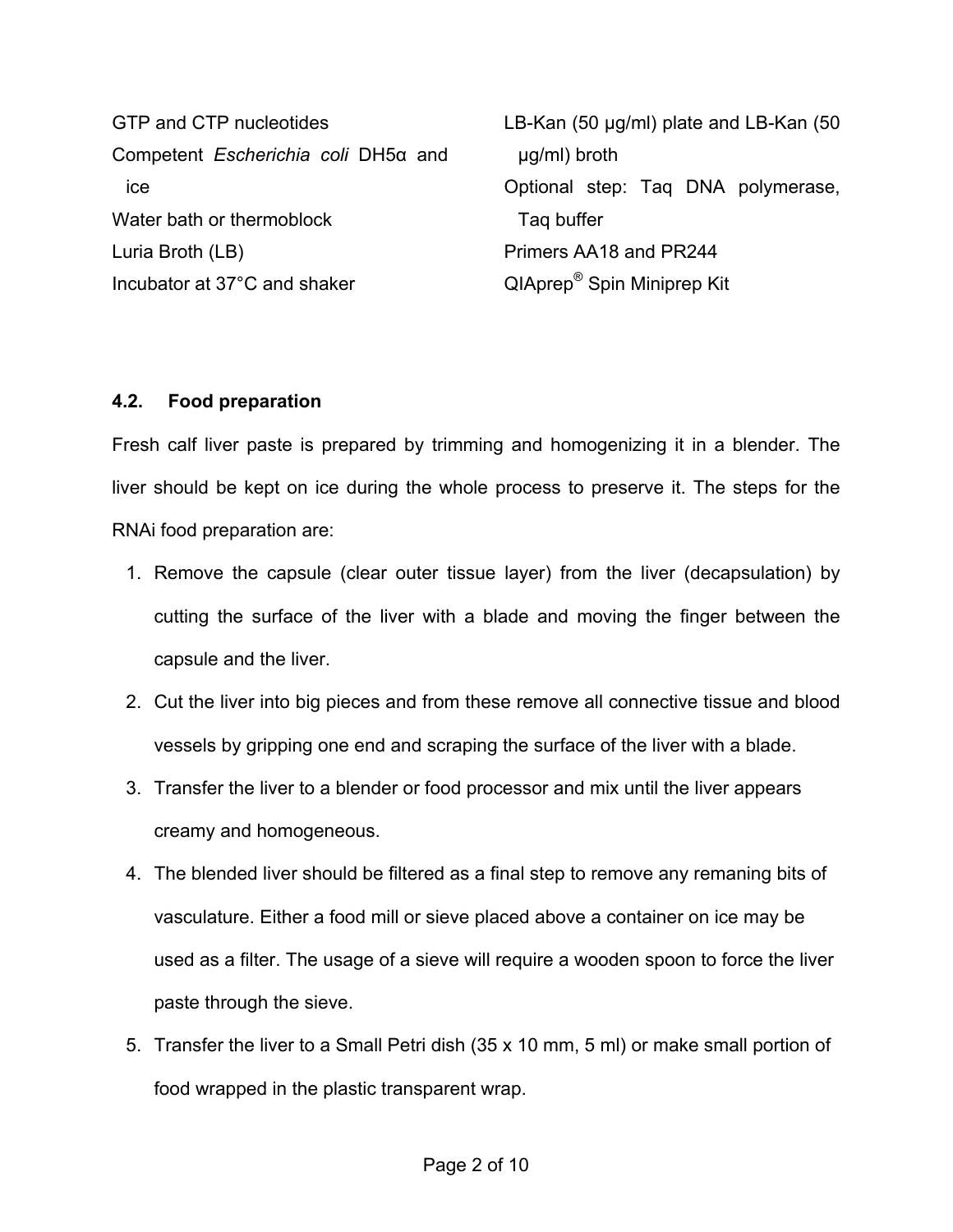6. Store at -20°C or -80°C, respectively for 3 or 6 months.

#### **REQUIRED MATERIALS 4.2:**

Calf liver Ice and containers Blade and blender Food mill or sieve Spoons Small Petri dish (35 x 10 mm, 5 ml) or plastic wrap

### **4.3. RNAi food with bacteria**

The first RNAi method involves inducing bacteria transformed with the construct to transcribe the insert into the plasmid to generate double-stranded RNA (dsRNA) and then mixing these bacteria with the liver paste. When the planarians eat the food, planarians cells take up the dsRNA and it activate the pathway that degrades the mRNA with sequence complementary to one of its strands. This method works for *Girardia sp.* and *D. dorotocephala*, but *P. morgani* and *P. gracilis* do not eat food mixed with bacteri and the protocol reported in the Section 4.4 is necessary.

Thanks to the strong phenotype showed by the RNAi of the two selected genes (*βcatenin-1* and *ODF2)*, 3 RNAi feedings are enough. Following this protocol, 250 ul of RNAi food (3-4 feedings for 30 to 50 worms) can be prepared from 50 ml transformed bacteria culture.

Keeping the construct (3 µl) on ice, 48 µl of competent *Escherichia coli* HT115 strain was added to it. The mix was incubated for 10 min on ice, and then a heat shock was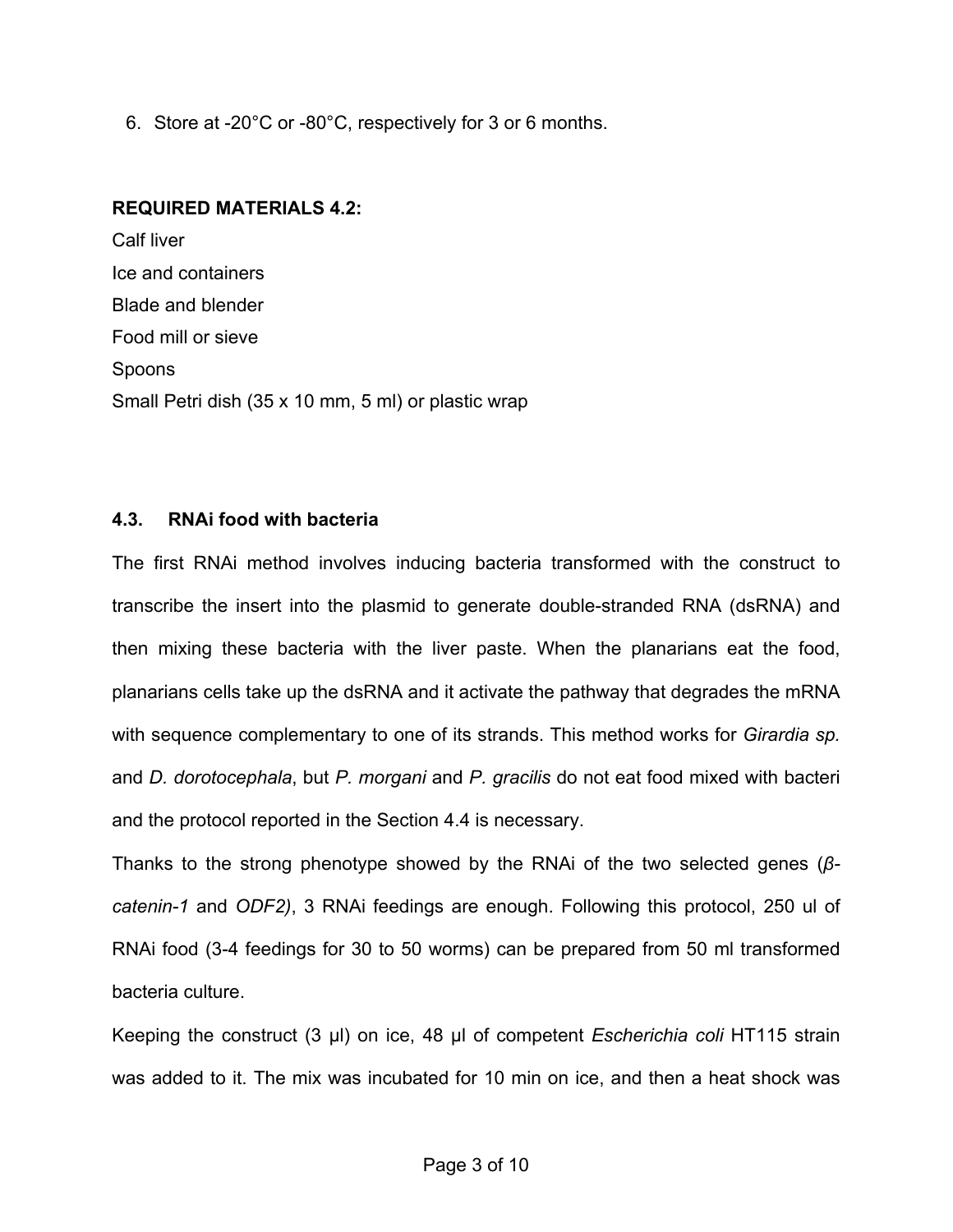performed for 35 sec at 42°C after which the tube was moved back into the ice. After 5 min, the transformed *E. coli* were placed at RT and 1 ml of Luria Broth (LB) without antibiotics were added. The cells were placed on a shaker at 250 rpm for 1 h at 37°C to recover and, finally, all the bacteria culture is moved into 4 ml of 2x YT medium-Kan (50 µg/ml)-Tet (12.5 µg/ml) broth culture.

Note: The glycerol stock is a mixture of 50% bacteria in broth culture and 50% glycerol that can be stored at -80°C for long time and used as starter for a new bacteria culture, when required. If a glycerol stock of bacteria HT115 already transformed with the construct of interest is available, few bacteria can be picked up from here and added to a 5 ml of 2x YT medium-Kan  $(50 \mu g/ml)$ -Tet  $(12.5 \mu g/ml)$ .

- 1. Incubate the bacteria culture overnight (ON) at 37°C shaking at 250 rpm.
- 2. Preheat 45 ml of fresh 2x YT medium for each ON culture at 37 °C.
- 3. Add 50 µg/ml Kan and 12.5 µg/ml Tet to the warm 2x YT medium and place 45 ml of this in 50 ml centrifuge tube.
- 4. Transfer 1:50 ON culture into the 45 ml 2x YT medium-Kan (50 µg/ml)-Tet (12.5 µg/ml) broth.
- 5. Incubate the culture at 37°C shaking at 250 rpm.
- 6. After 1 h, check the OD600 value by spectrophotometer.
- 7. When the OD600 measures 0.6-1, add 1 mM isopropyl β-D-1-thiogalactopyranoside (IPTG) to induce dsRNA synthesis in the bacteria.
- 8. Incubate the bacteria culture for 2 h at 37 °C shaking at 250 rpm.
- 9. If one culture finishes with induction before other, place on ice until all are done.
- 10.Thaw liver paste.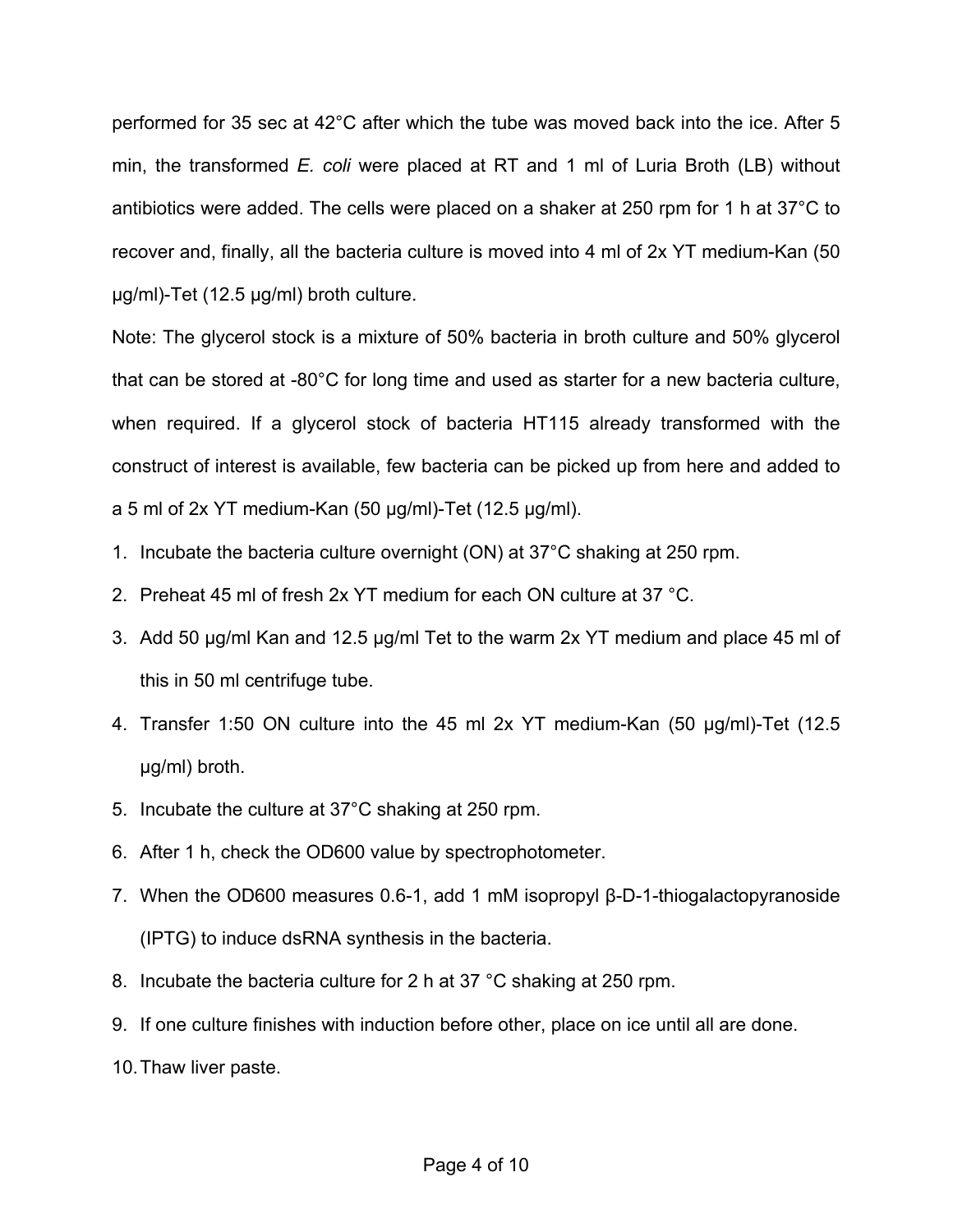- 11.Spin the bacteria culture at 3000 x*g* for 10 min.
- 12.Mix together: liver paste, 10 % planarian water and 1:50 red food dye.
- 13.Eliminate the bacterial media and place the tubes upside down on paper towel.
- 14.Add 50 ml of Milli-Q water and dissolve the pellet, to remove residual salts that can be unappetizing for planarians.
- 15.Spin the bacteria culture at 3000 x*g* for 10 min.
- 16.Eliminate the water and place the tubes upside down on paper towel.
- 17.Add 150 µl of liver mixture (liver paste/water/red dye) in each 50 ml tube.

Note: Cut the end of the tip for pipetting the liver.

- 18.Mix well the liver mixture with the bacteria.
- 19.Aliquot the food into 1.5 ml tubes and store it at -20°C or -80°C.

Note: 1 ul of food/feeding/worm is usually required.

#### **REQUIRED MATERIALS 4.3:**

Option 1:Construct (Section 4.1), competent *Escherichia coli* HT115, water bath or thermoblock, Luria Broth (LB) Option 2: Glycerol stock of transformed *Escherichia coli* HT115 2x YT medium-Kan (50 µg/ml)-Tet (12.5 µg/ml) broth Incubator at 37°C and shaker Plastic tube (1.5 and 50 ml) Spectrophotometer Isopropyl β-D-1-thiogalactopyranoside (IPTG) Calf liver paste (Section 4.2) and Red food dye Centrifuge and its adaptor for 50 ml tubes Instant Ocean® Sea Salt or 1x Montjuïc water Paper towel, Milli-Q water and ice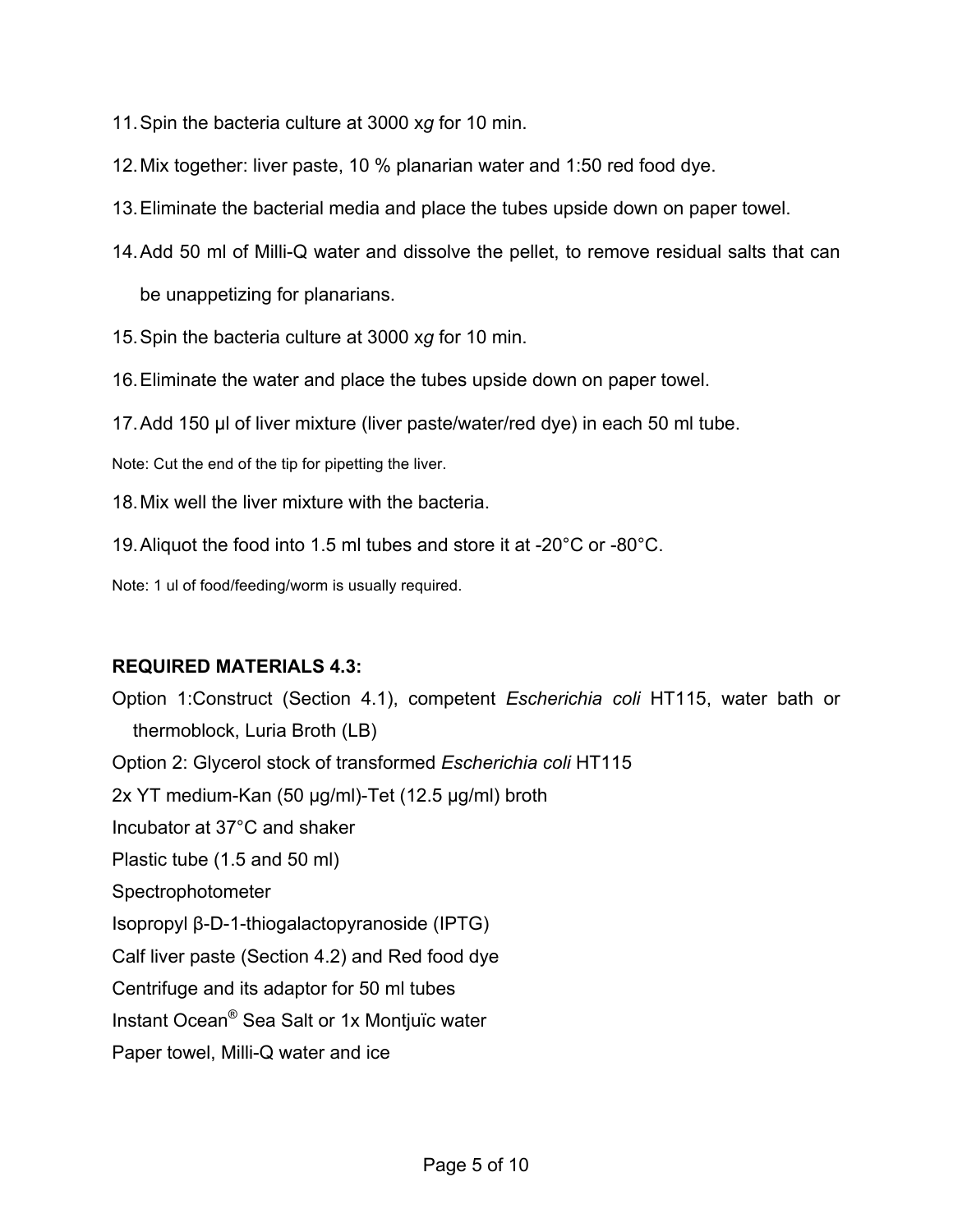#### **4.4. RNAi food with dsRNA**

The second method to induce RNAi is to mix the liver paste with purified dsRNA generated *in vitro* from the construct of interest. When the planarians eat the food, planarians cells take up the dsRNA and it activate the pathway that degrades the mRNA with sequence complementary to one of its strands. This method is best for *P. morgani* and *P. gracilis*, which do not eat food mixed with bacteria.

Once the gene of interest was successfully cloned, the insert was amplified by PCR reaction, using the construct as template, the primer T7 (5'- TAATACGACTCACTATAGGG-3'), the enzyme Phusion DNA polymerase and its GC buffer (New England Biolabs), following the manufacturer's instructions. To obtain the required amount of amplified insert sequence, 240 ul (4 reaction/60 µl total each) of PCR reaction are prepared with 100 ng of template each reaction. The following touchdown PCR program was used:

- $-1$  cycle: 30 sec at 98 $^{\circ}$ C
- $-$  40 cycles: 10 sec at 98°C, 20 sec at 56°C, 90 sec at 72°C
- $-1$  cycle: 10 min at  $72^{\circ}$ C.

A small aliquot of the amplified DNA (1-2 µl) will be run in 1% agarose gel in 1x TAE to check if the reaction worked properly. The DNA contained in the residual aliquot (237- 238 µ, is purified with the QIAquick PCR Purification Kit.

The purified DNA was the template for the Transcription Reaction to produce the dsRNA. The reaction was done mixing 2.5-3 µg of the amplified and purified DNA fragment with the transcription buffer, the ribonucleotide mix (ATP, CTP, GTP and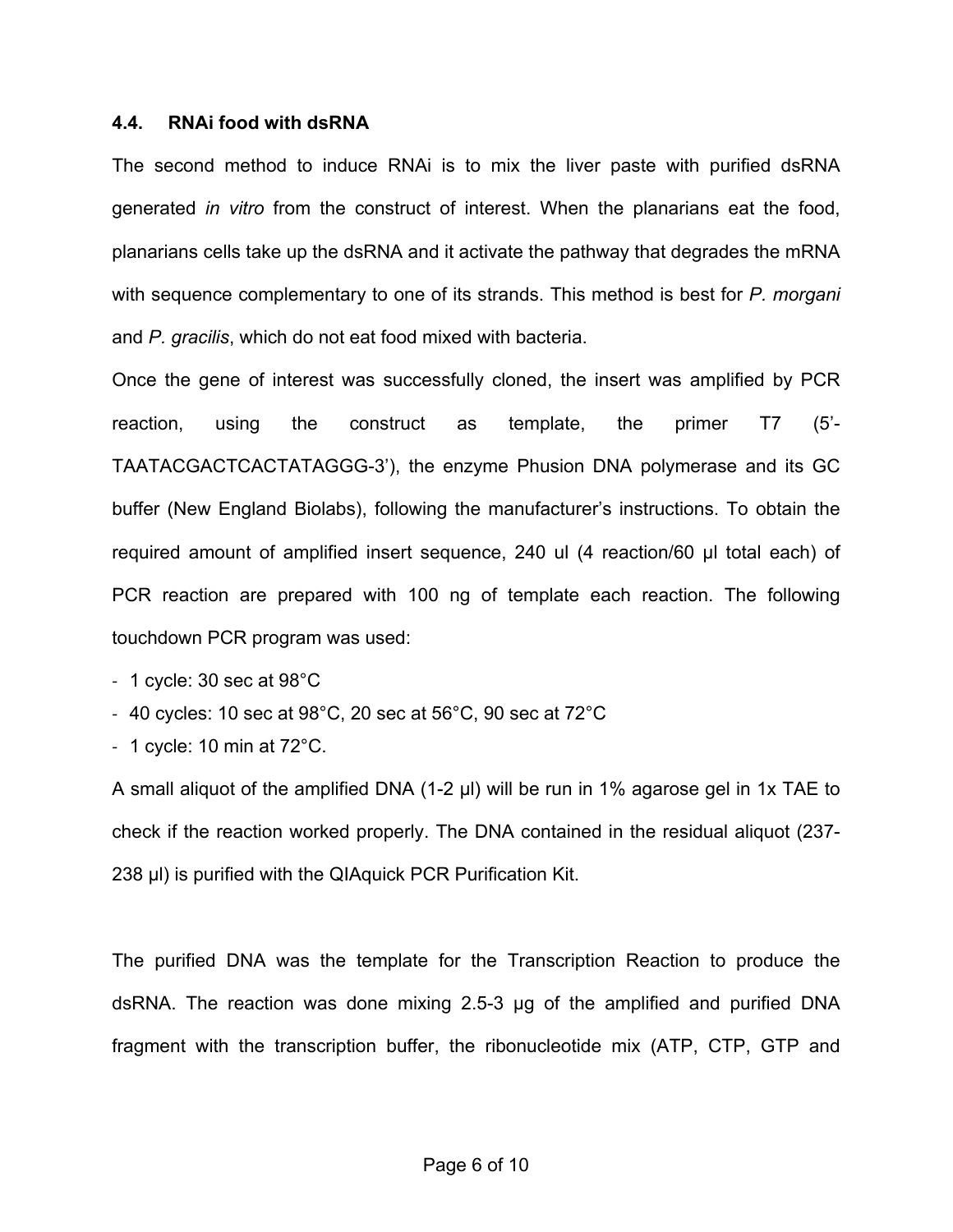UTP), the T7 RNA polymerase (Invitrogen) and the RNase Inhibitor (Promega) in Milli-Q water to a final volume of 200 µl. Incubate the reaction ON at 37°C. The dsRNA was treated with 5 µl RQ1 DNase (Promega). The reaction was incubated for 20 min at RT.

The dsRNA was precipitated following the protocol:

- 1. Add 1 volume of 5 M Ammonia acetate and 2.5 volumes of 100% Ethanol.
- 2. Incubate for 30 min -20°C.
- 3. Spin for 15 min at 4°C at max speed.
- 4. Remove the supernatant.
- 5. Wash with 70% Ethanol.
- 6. Spin for 15 min at 4 °C at max speed.
- 7. Remove the supernatant and dry the pellet for 5 min at RT.
- 8. Resuspend the pellet in 75 µl Milli-Q water.

A small aliquot of the synthesized dsRNA (2 µl) will be run in 0.8% agarose gel in TAE to check if the reaction worked properly. It could happen that the band is not well defined or exactly at the expected size because of the different migration property of the dsRNA compared to the DNA and the RNA. The concentration of the dsRNA should be about 3-4 µg/ µl following the NanoDrop 1000 Spectrophotometer output. The dsRNA is stored at -80°C.

The day of the feeding, the dsRNA and one aliquot of liver paste are thawed. The dsRNA is mixed with the red food dye and then they are added to the liver paste and mixed together with the proportion liver:red food dye:dsRNA equal to 30:3:5.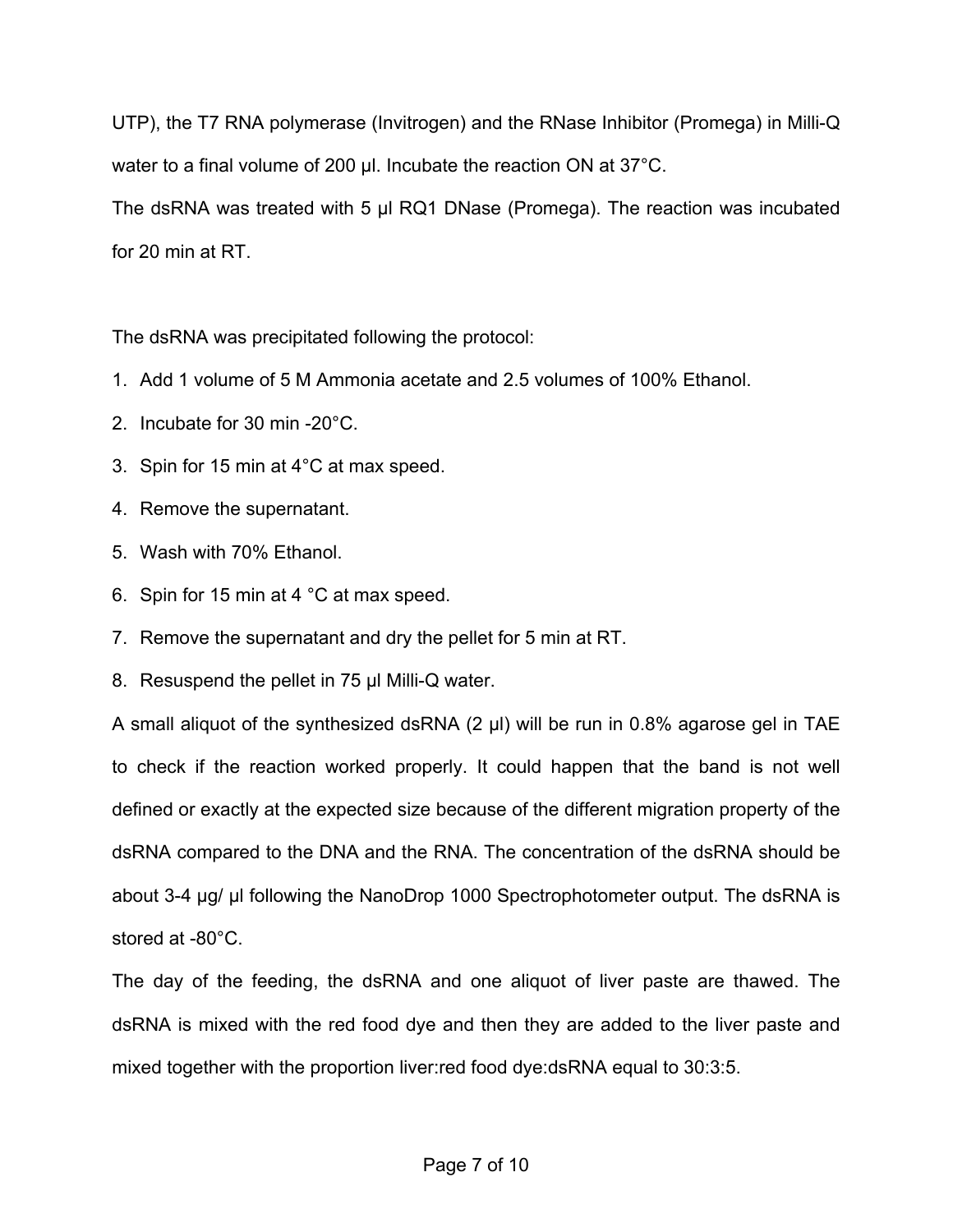#### **REQUIRED MATERIALS 4.4:**

Construct (Section 4.1) Phusion DNA polymerase, together with GC buffer, primer T7, dNTPs mix and  $MgCl<sub>2</sub>$ Thermocycler and plastic tube (0.2 and 1.5 ml) Agarose and 1x TAE buffer Electrophoresis chamber Loading dye and 1 kb DNA ladder UV transilluminator QIAquick PCR Purification Kit

T7 RNA polymerase together with its transcription buffer, NTPs mix (ATP, CTP, GTP and UTP), RNase Inhibitor Milli-Q water **Thermoblock** RQ1 DNase 5 M Ammonia acetate 70% and 100% Ethanol NanoDrop 1000 Spectrophotometer Calf liver paste (Section 4.2) and Red food dye

## **4.5. RNAi feedings**

The suggested genes for the RNAi protocol have a really strong phenotype that appears after 3 feedings. For each experiment, 3-5 control worms and 3-5 RNAi worms, all of them 4-7 mm long and starved for at least 7-10 days were used.

- 1. Move the worms in the Petri dishes (1 dish for the control and 1 dish for each treatment) with fresh planarian water.
- 2. The next day, place the dishes on a surface that is not disturbed.
- 3. Leave the animals for 30-60 min in the dark.
- 4. Thaw the food 30 min before the worms are ready for the feeding. The food is liver mixed with the bacteria for *Girardia sp.* and *D. dorotocephala* or liver paste and dsRNA for *P. morgani* and *P. gracilis*.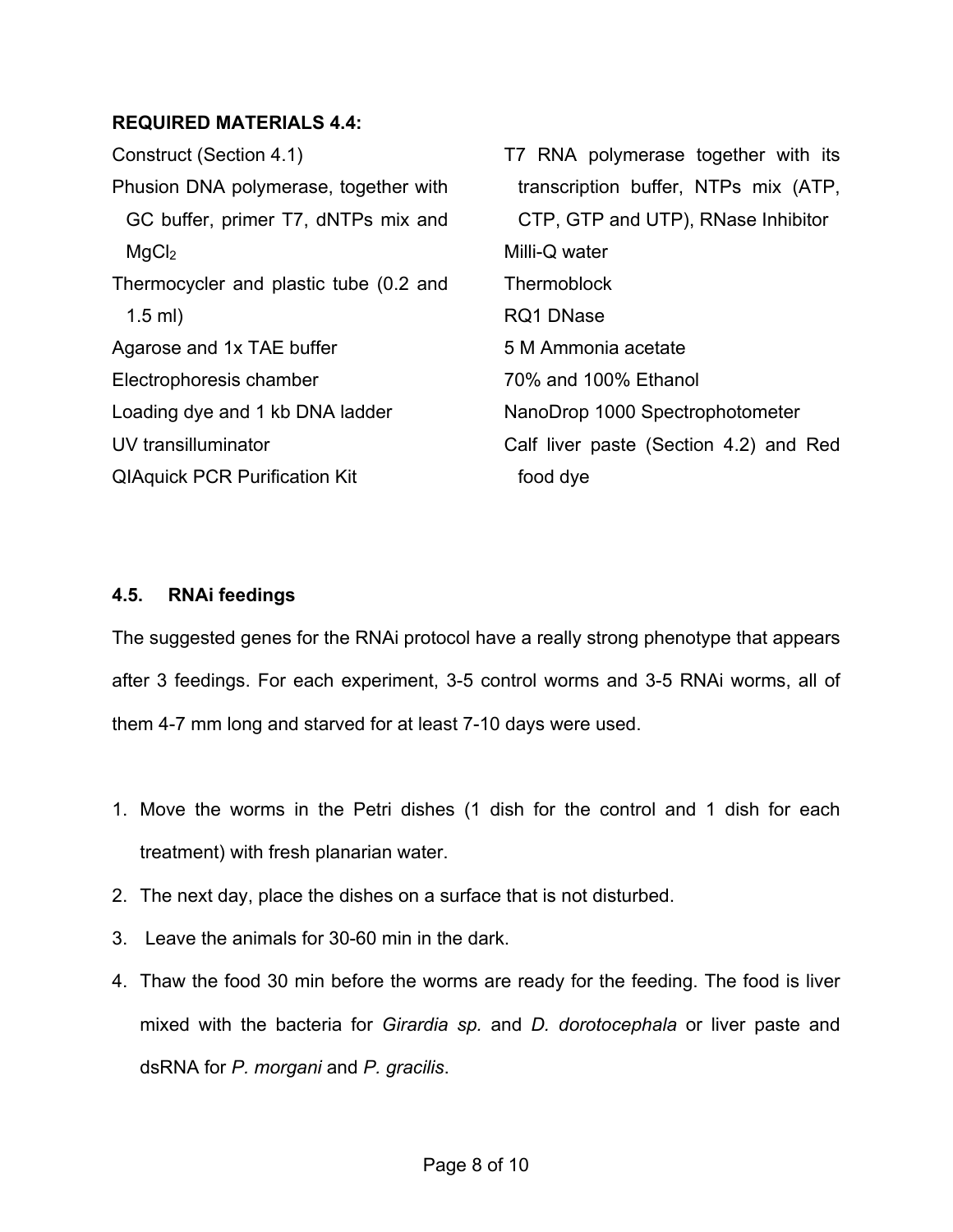Note: The food for *Girardia sp.* and *D. dorotocephala* is ready to use; the food for *P. morgani* and *P. gracilis* has to be prepared fresh, mixing the liver paste, the red food dye, and the dsRNA with the proportion 30:3:5.

- 5. Cut the end of the 200 µl pipet tip and use it for adding 1-3 µl of food for each worm in the Petri dish.
- 6. Let the worms eat for 1-2 h.
- 7. Remove the uneaten food and replace the water with fresh planarian water.
- 8. Put the worms back where they are usually maintained.
- 9. The day after the feeding, leave the worms undisturbed.
- 10.The second day after the feeding, move the worms in a new Petri dish and change the water as described in Section 1.2.
- 11.The third day after the first feeding, the second feeding will be provided to the worms.
- 12.Continue with the same schedule until the third feeding.
- 13.Three days after the last feeding cut the worms in 3 parts (head, trunk and tail fragment) following the protocol described in Section 2.1
- 14.Check daily the worms to observe the emerging phenotype in the regenerating fragment.

Note: the phenotype for both *β-catenin-1* and *odf-2* gene emerge also in the worms that are not amputated but it takes more time and the efficiency is lower. If the researcher is interested in discovering the function of the gene of interest in the homeostasis of the worms they should not cut the worms and start the observation from the day after the last feeding. If the researcher is interest in discovering the function of the gene of interest in the regeneration of the worms they have to cut them and compare the fragment regeneration process between control and interfered worms.